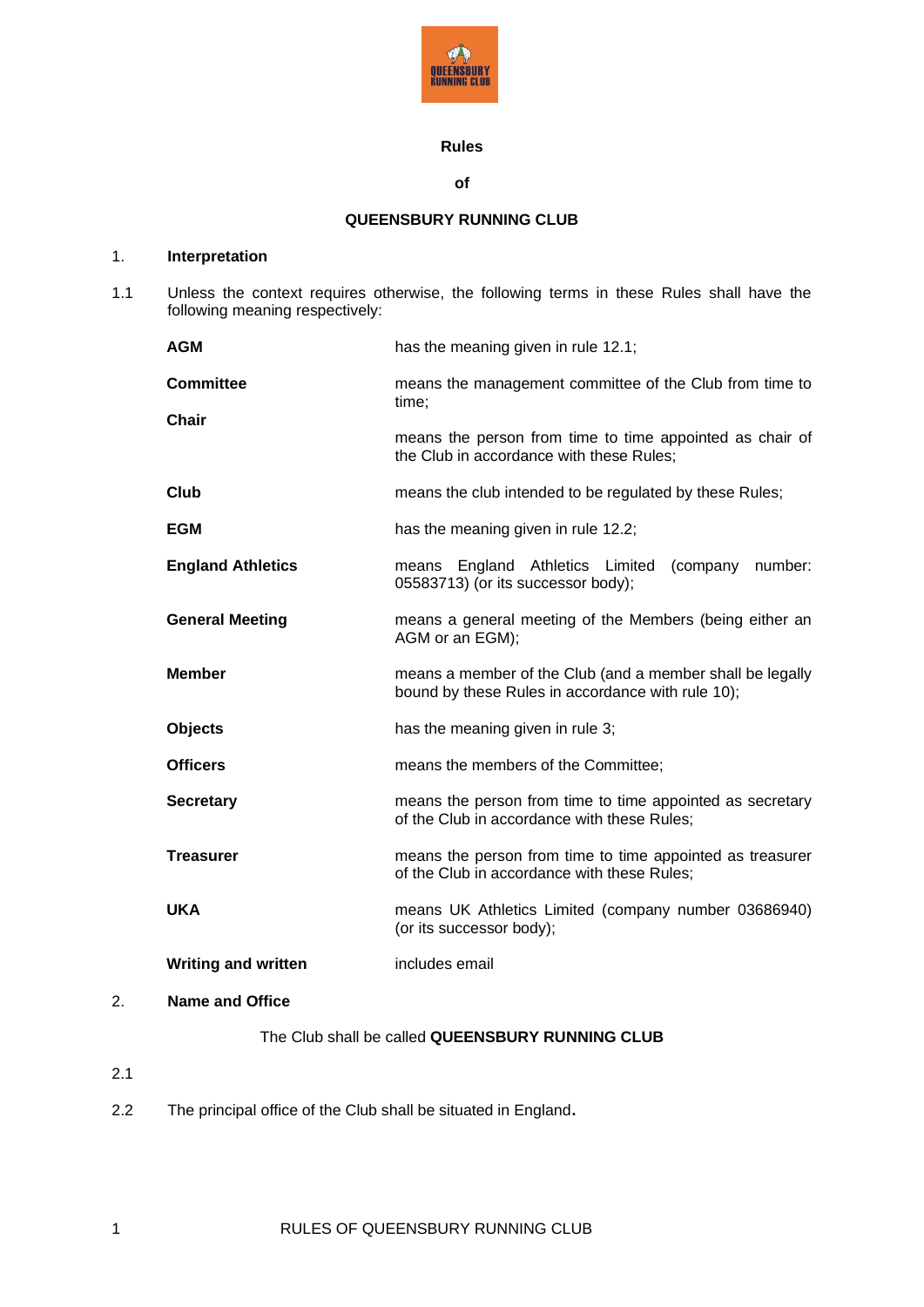

### <span id="page-1-0"></span>3. **Objects**

The objects of the Club (Objects) are for the public benefit generally but with particular reference to the inhabitants of Queensbury and its surrounding areas:

- 3.1 to promote community participation in healthy recreation by providing (a) facilities for athletics, primarily, including running and such other related activities capable of improving fitness and health and (b) coaching, competition and other services to support these activities;
- 3.2 to provide and assist in the provision of facilities for sport, recreation and other leisure time occupation of such persons who have need for such facilities by reason of their youth, age, infirmity or disability, poverty or social and economic circumstances or for the public at large in the interests of social welfare and with the object of improving their conditions of life.

## 4. **Ethos**

4.1 The Club is committed to ensuring that equity is incorporated across all aspects of its operations, activities and development. In doing so, the Club acknowledges and adopts the following Sport England definition of sports equity:

*'Sports equity is about fairness in sport, equality of access, recognising inequalities and taking*  steps to address them. It is about changing the culture and structure of sport to ensure it *becomes equally accessible to everyone in society.'*

- 4.2 The Club respects the rights, dignity and worth of every person and shall treat everyone equally within the context of their sport, regardless of age, ability, gender, race, ethnicity, religious belief, sexuality or social/economic status.
- 4.3 The Club is committed to everyone having the right to enjoy their sport in an environment free from threat of intimidation, harassment and abuse.
- 4.4 All Members have a responsibility to oppose discriminatory behaviour and promote equality of opportunity.
- 4.5 The Club will deal with any incidence of discriminatory behaviour seriously according to the Club's disciplinary procedures.

#### 5. **Exercise of Powers**

In furtherance of the Objects but not otherwise the Club may exercise the following powers:

- 5.1 to carry on a sports club;
- 5.2 to provide sports coaching, training and equipment;
- 5.3 to participate in and organise leagues, competitions, tournaments and matches and related activities;
- 5.4 to provide information, advice and guidance in running and/or athletics, competitions, coach development and other related activities;
- 5.5 to publish or distribute information including by means of reports, books, leaflets, films, videos, websites and any other media;
- 5.6 to draw, make, accept, endorse, discount, execute and issue promissory notes, bills, cheques and other instruments and to open and operate bank accounts in the name of the Club;
- 5.7 to accept or disclaim gifts of money or any other property;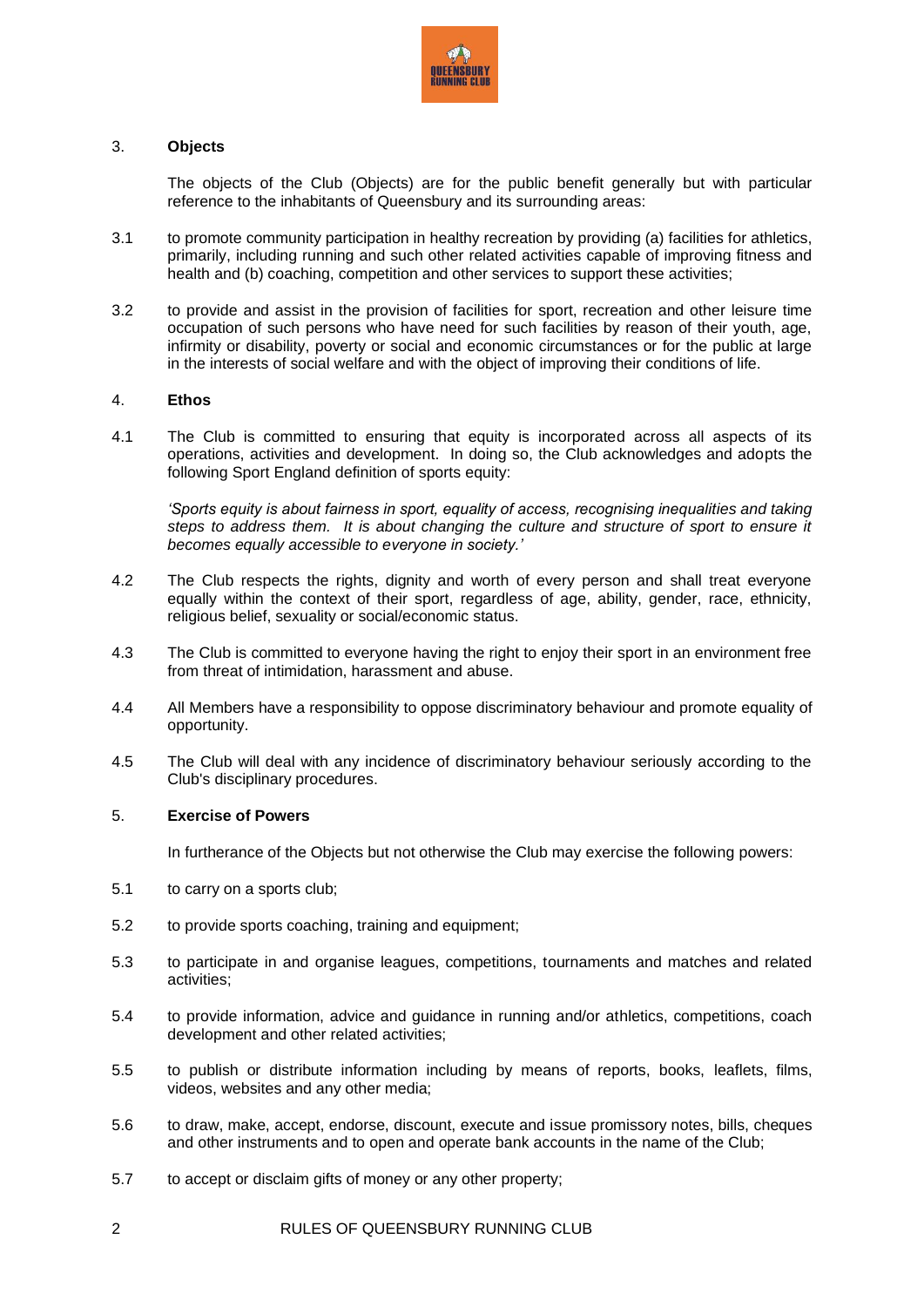

- 5.8 to raise funds and to invite and receive contributions;
- 5.9 to purchase, take on, hire, lease, acquire, alter, improve, construct and maintain property and equip it for use;
- 5.10 to sell, charge, let, mortgage or otherwise dispose of property and buildings;
- 5.11 to reconstitute as a body corporate and transfer some or all of the undertaking, assets and liabilities of the Club to its corporate successor;
- 5.12 to insure the property of the Club against any foreseeable risk and to take out other insurance policies to protect the Club and the Officers when required including the provision of indemnity insurance to cover the liability of the Officers and other staff and volunteers;
- 5.13 to set aside income for special purposes or as a reserve against future expenditure but only in accordance with a policy in Writing on reserves determined by the Committee; and
- 5.14 to do all such other lawful things as may further or are conducive to the Objects or any of them.

## 6. **Club Finances**

- 6.1 A bank account shall be opened and maintained in the name of the Club (**Club Account**). Designated account signatories shall be the Chair, the Secretary and the Treasurer. No sum shall be expended from the Club Account except by cheque signed by two of the designated signatories or by electronic transfer or by telephone banking approved by at least one of the designated signatories subject to a maximum amount fixed by the Committee. All monies payable to the Club shall be received by the Treasurer and deposited in the Club Account as soon as is reasonably practicable. The Club Account shall be managed in accordance with any finance policy drawn up by the Committee and/or in accordance with the reasonable instructions of the Committee (acting collectively) from time to time.
- 6.2 The Club's financial year shall end on the last day of March each year or such other date as the Committee may determine from time to time provided that no financial year shall be shortened to less than nine months or extended to more than fifteen months.

## 7. **Affiliation**

Subject to these Rules and the general law, the Club shall (as the case may be) become a member of or affiliate to England Athletics and any constituent body designated to it by England Athletics and the Club shall comply with and uphold the rules and regulations of England Athletics and of any such constituent body for the time being in force.

## 8. **Club Membership**

- 8.1 The Members from time to time shall be those persons listed in the Club's register of members which shall be maintained by the Secretary.
- 8.2 The Committee may make bye laws under rule [26](#page-8-0) below establishing classes of membership with different rights and obligations and shall record such rights and obligations in the Club's register of members.

## 9. **Admission to Membership**

9.1 Any person who wishes to be a Member must apply in such form as is determined by the Committee from time to time and deliver it to the Chair or the Secretary.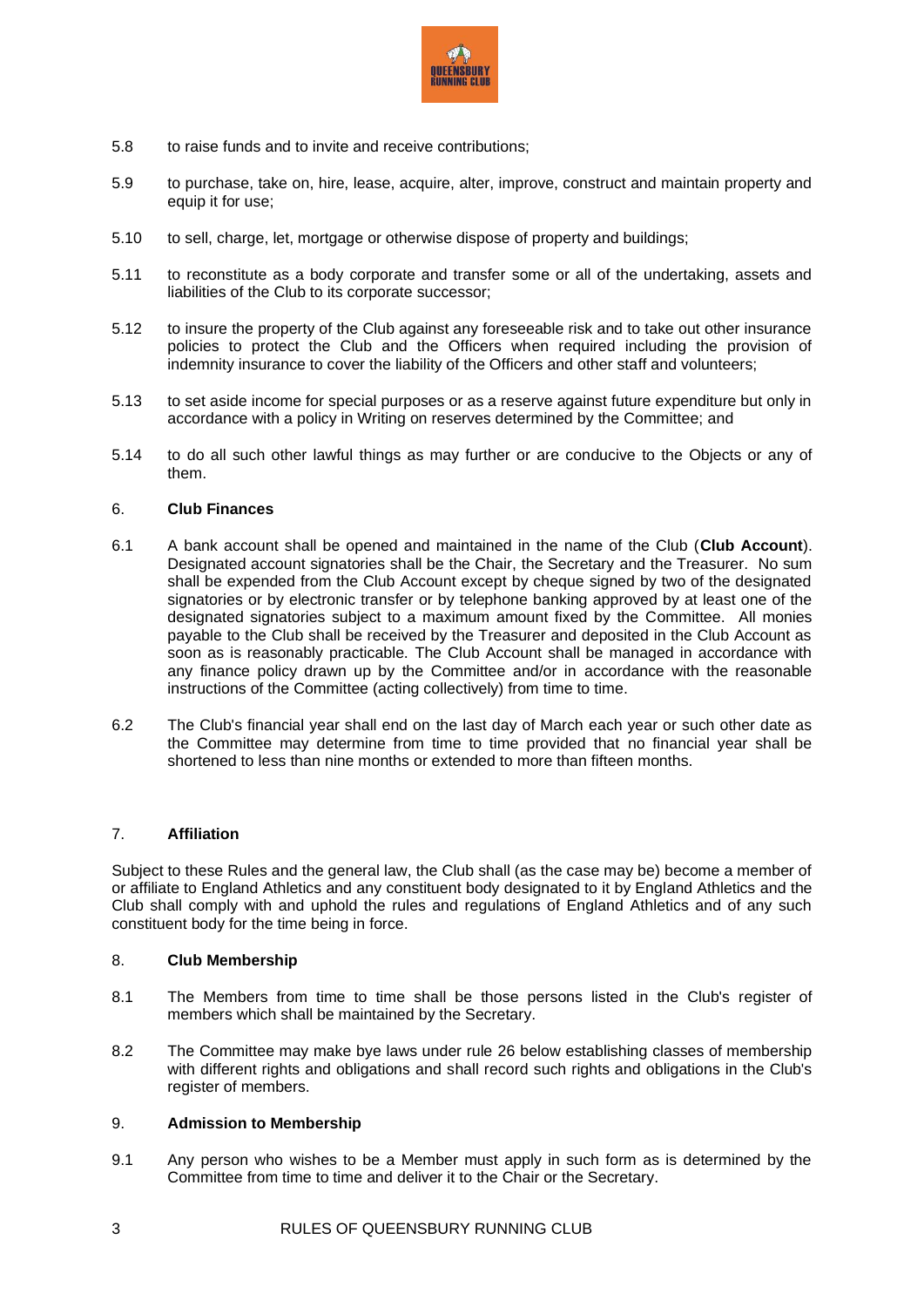

- 9.2 Membership of the Club is open to all without discrimination and may only be refused where admission to membership would be contrary to the best interests of sport or the good conduct and interests of the Club. No person shall be denied membership of the Club on the grounds of race, ethnic origin, colour, age, disability, sex, occupation, sexual orientation, religion, political or other beliefs. A person may appeal against any denial of membership in accordance with rule [27](#page-9-0) below.
- <span id="page-3-1"></span>9.3 The Committee or the Members may from time to time fix the levels of admission fees and annual subscriptions to be paid by different categories of Members provided that the Committee or the Members (as the case may be) shall use its best endeavours to ensure that any such fees or subscriptions do not preclude open membership of the Club.
- 9.4 Membership is not transferable to anyone else.

### <span id="page-3-0"></span>10. **Conditions of Membership**

- 10.1 These Rules, including any bye laws made under rule [26](#page-8-0) below, shall form a binding agreement between each Member and Members shall comply with these Rules and bye laws.
- 10.2 The Members shall pay any admission fees and annual subscriptions set by the Committee under rule [9.3](#page-3-1) above.
- 10.3 Subject to these Rules and the general law, the Members shall so exercise their rights, powers and duties and shall where appropriate use their best endeavours to ensure that others conduct themselves so that the business and affairs of the Club are carried out in furtherance of the Objects and in accordance with the rules and regulations of England Athletics and UKA for the time being in force.

#### 11. **Cessation of Membership**

- 11.1 Membership of the Club shall terminate if:
	- 11.1.1 the Member dies;
	- 11.1.2 the Member, being an individual, is convicted of a criminal offence which involves dishonesty or any other offence, relating to safeguarding, drugs and any crime involving violence (including any convictions relating to children) at the committees discretion
	- 11.1.3 the Member resigns by notice in writing to the Club by giving at least seven days' notice in writing to the Club provided that upon such resignation the number of Members is not less than one.
	- 11.1.4 the Member is in arrears to the Club and his or her subscriptions or any other payments are at least three months overdue;
	- 11.1.5 the Member is removed from membership by a resolution of the Committee as a result of application of the Club's (or England Athletics) disciplinary policy.
- 11.2 The Committee may exclude the Member from the Club's premises until the meeting has considered this matter (save that he or she shall be entitled to attend the meeting in question for the purpose of making representations to the meeting). A person may appeal against a decision to remove him or her from membership in accordance with rule [27](#page-9-0) below.
- 11.3 Any person ceasing to be a Member forfeits all rights in relation to and claims upon the Club, its property and its funds and has no right to the return of any part of his subscription fee. Without prejudice to the foregoing, the Committee may refund an appropriate part of a resigning Member's subscription fee if it considers it appropriate in all the circumstances.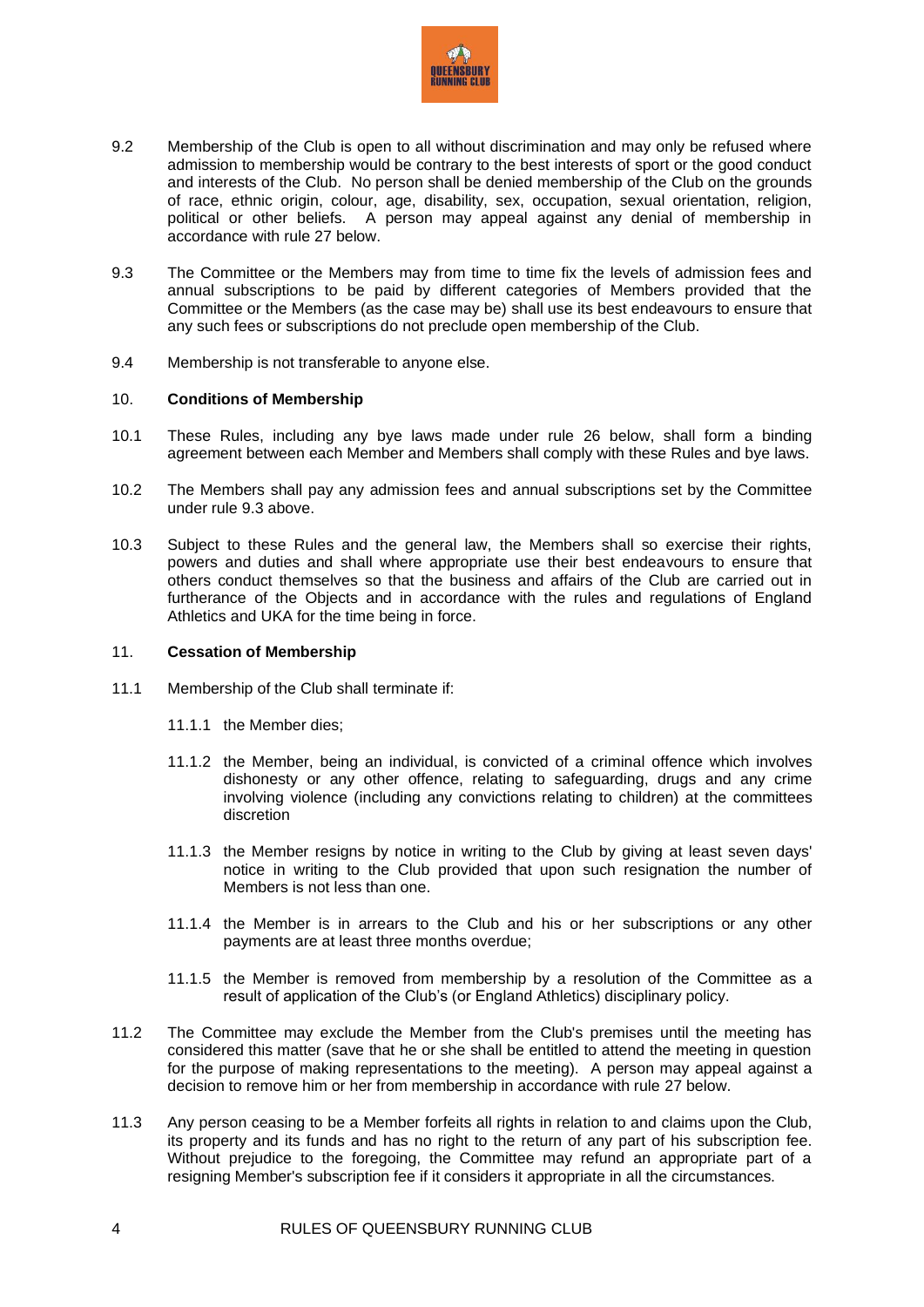

11.4 In the event of a Member's resignation or expulsion, his or her name shall be removed from the Club's register of members.

### 12. **General Meetings**

- <span id="page-4-0"></span>12.1 The Committee shall call an Annual General Meeting (**AGM**) each year and no more than fifteen months shall pass between one AGM and the next following one. The business of an AGM shall include:
	- 12.1.1 the receipt of a report of the activities of the Club over the previous year;
	- 12.1.2 the receipt of a report of the Club's finances over the previous year;
	- 12.1.3 the election and retirement of Committee Officers; and
	- 12.1.4 any other business.
- <span id="page-4-1"></span>12.2 All General Meetings other than the AGM shall be called Extraordinary General Meetings (**EGMs**).
- 12.3 An EGM may be called at any time by the Committee at that time and shall also be called within fourteen days of the receipt by the Secretary of a requisition in Writing, signed by not less than five per cent of Members stating the purposes for which the EGM is required and the resolutions proposed. Business at an EGM may be any business that may be transacted at an AGM.

#### 13. **Notice of General Meetings**

- 13.1 An AGM or EGM shall be called on at least twenty-one clear days before the meeting save that 90% of all the Members may agree to shorter notice.
- 13.2 The notice shall specify the date, time and place of the meeting and the general nature of the business to be transacted and, in the case of an AGM, shall specify the meeting as such.
- 13.3 The Secretary shall send to each Member at their last known email address written notice of the date of a General Meeting (whether an AGM or an EGM) together with the resolutions to be proposed.
- 13.4 The accidental omission to give notice of a General Meeting to or the non-receipt of notice of a General Meeting by any person entitled to receive notice shall not invalidate the proceedings at that meeting

### 14. **Proceedings at General Meetings**

- <span id="page-4-2"></span>14.1 No business shall be transacted at any General Meeting unless a quorum is present. The quorum for an AGM or EGM shall be 20% of the total number of Members.
- 14.2 If a quorum is not present within half an hour from the time appointed for the meeting or if during a meeting a quorum ceases to be present, the meeting shall stand adjourned to the same day in the next week at the same time and place as the Committee may determine.
- 14.3 If the number of Members present at the adjourned meeting in insufficient to constitute a quorum in accordance with rul[e 14.1](#page-4-2) above, the Members present shall constitute a quorum.
- 14.4 The Chair, or in his or her absence any other Officer, shall preside as the chair of the meeting. Each Member present shall have one vote but in the event of an equality of votes the chair of the meeting shall have a casting vote.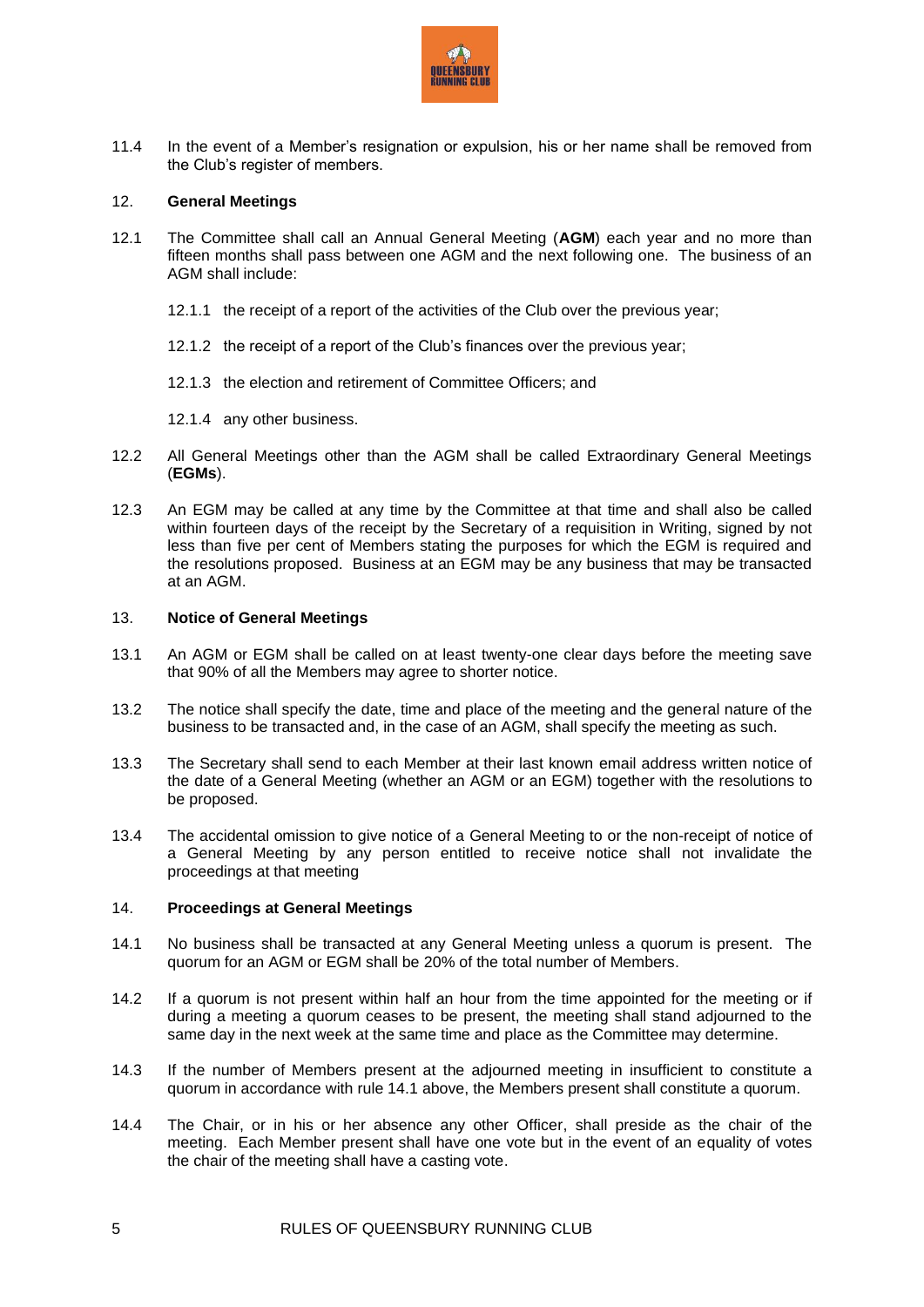

- 14.5 The Secretary, or in his or her absence any other Officer, shall enter the minutes into the Club's minute book.
- 14.6 The Committee may make whatever arrangements they consider appropriate to enable Members attending a General Meeting to exercise their rights to speak or vote whether attending directly or by telephone communication or by video conference, an internet video facility or similar electronic method allowing visual and/or audio participation.

#### 15. **Powers of the Committee**

- <span id="page-5-0"></span>15.1 The Committee shall be responsible for the management of all the affairs of the Club and may exercise all the powers of the Club.
- 15.2 No alteration of these Rules and no such direction by the Members shall invalidate any prior act of the Committee which would have been valid if that alteration had not been made or that direction had not been given.
- 15.3 The Committee shall have the power to decide all questions and disputes arising in respect of any issue concerning the Rules.
- 15.4 The Committee may, while retaining responsibility pursuant to rule [15.1,](#page-5-0) delegate to any person, company or sub-committee any of its powers or functions, the implementation of any of its decisions or the day-to-day management of the affairs of the Club by such means, to such an extent, in relation to such matters or areas and on such terms as they may determine in accordance with these Rules.
- 15.5 Subject to these Rules and the general law, the Committee shall so exercise its rights, powers and duties and shall where appropriate use its best endeavours to ensure that others conduct themselves so that the business and affairs of the Club are carried out in furtherance of the Objects and in accordance with the rules and regulations of England Athletics and UKA for the time being in force.

### 16. **The Committee**

- 16.1 The Committee shall consist of the following Committee Officers:
	- 16.1.1 Club Chair;
	- 16.1.2 Club Treasurer;
	- 16.1.3 Club Secretary;
	- 16.1.4 Welfare & DBS verification Officer,
	- 16.1.5 Coaching Coordinator
	- 16.1.6 Race Director;
	- 16.1.7 any other Committee Officers elected at a General Meeting.
- 16.2 Committee Officers shall be elected by the Members at an AGM. Nominations for election of Members as Committee Officers shall be made:
	- 16.2.1 by the Committee; or
	- 16.2.2 in Writing by the proposer and seconder, both of whom must be existing Members, to the Secretary not less than fourteen days before the meeting.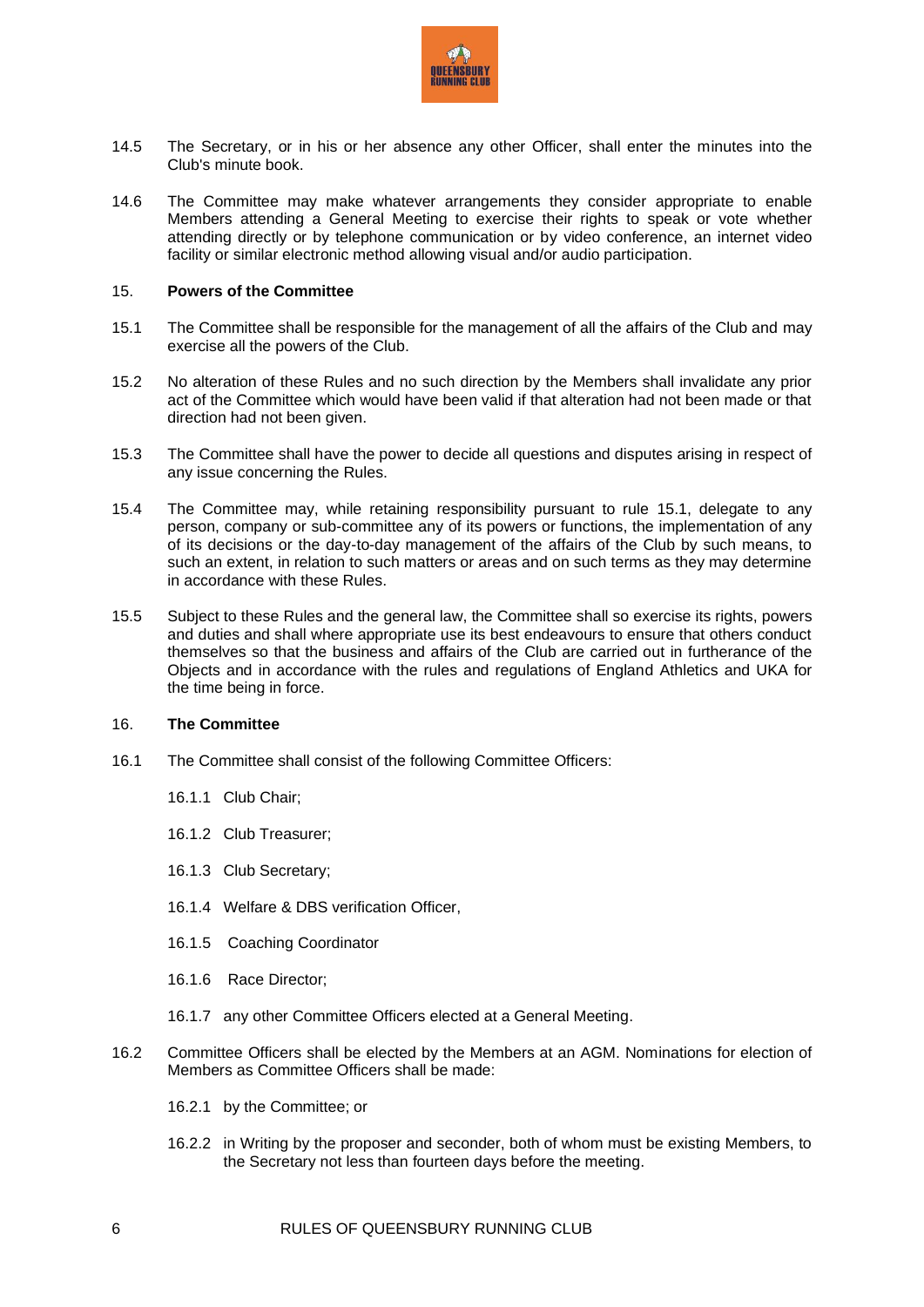

- 16.3 Each Officer shall hold office from the date of election until the conclusion of the next AGM. A retiring Committee Officer may be re-elected at the AGM.
- 16.4 Any vacancy on the Committee which arises between one AGM and the next may be filled by a Member proposed by one Committee Officer, seconded by another Committee Officer and approved by the Committee.
- 16.5 A Committee Officer may not appoint an alternate or substitute to act on his or her behalf at any Committee meeting.
- 16.6 At least three members of the clubs committee should be unrelated or not co habiting.

### 17. **Calling a Committee Meeting**

- 17.1 The Committee shall hold not less than four meetings each year.
- 17.2 A meeting of the Committee shall be called on not less than seven days' notice to all Officers unless the Chair determines that urgent circumstances necessitate shorter notice.
- 17.3 Notice of a Committee meeting shall be given to each Committee Officer save that it shall not be necessary to give notice of a meeting to an Committee Officer who is absent from the United Kingdom.

#### 18. **Proceedings of a Committee Meeting**

- 18.1 Subject to the provisions of these Rules, the Committee may regulate its proceedings as it thinks fit.
- 18.2 Meetings of the Committee shall be chaired by the Chair or in their absence the Treasurer. The chair of the meeting shall (subject to rule [19](#page-6-0) below) have a casting vote in the event of a tie.
- 18.3 The quorum for the transaction of business of the Committee shall be the greater of three Committee Officers or two-thirds of all of the Committee Officers (rounded up).
- 18.4 Decisions of the Committee shall be made by a simple majority of those Committee Officers attending the Committee meeting.
- 18.5 Decisions of the Committee of meetings shall be entered into the Club's minute records.
- 18.6 A resolution in Writing signed by all the Committee Officers (or members of a sub-committee) entitled to vote on the matter shall be as valid and effective as if it had been passed at a meeting of Committee Officers or (as the case may be) a sub-committee duly convened and held. Such a resolution may consist of several documents in the same form each signed by one or more of the Committee Officers (or members of the sub-committee).

#### <span id="page-6-0"></span>19. **Conflicts of Interest**

- 19.1 Each Committee Officer shall declare the nature and extent of any direct or indirect interest in a transaction or arrangement with the Club or a third party which conflicts or may possibly conflict with his or her duties to the Club.
- 19.2 If the non-conflicted Committee Officers deem there to be a material conflict, the conflicted Committee Officer should withdraw from that part of the meeting and shall not vote.
- 19.3 If there is deemed not to be a material conflict by the non-conflicted Committee Officers, the Committee Officer that declared the conflict shall be allowed to re-join the meeting, take part and vote as applicable.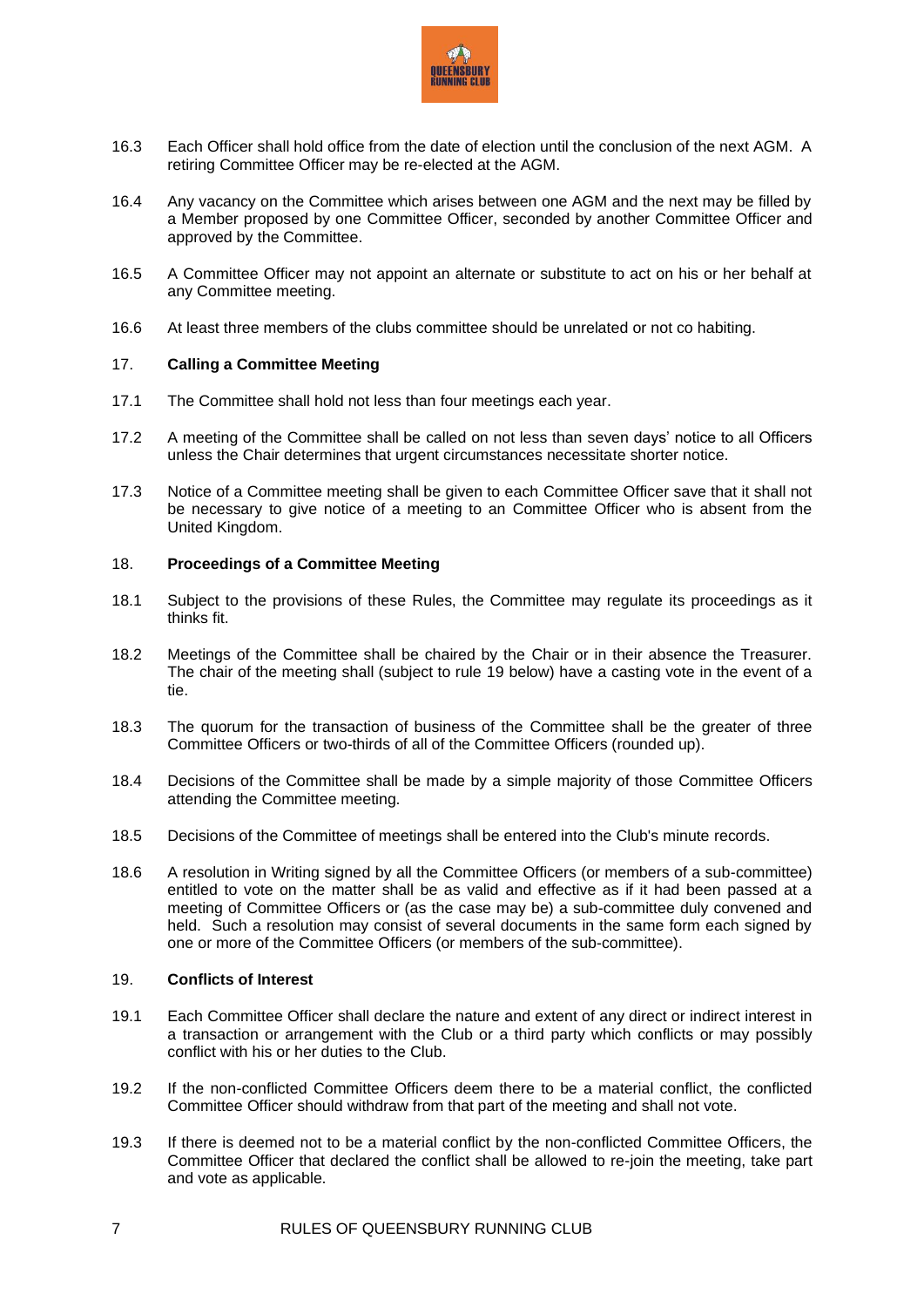

## 20. **Disqualification from Office**

- <span id="page-7-1"></span>20.1 A person shall cease to hold office as a Committee Officer if:
	- 20.1.1 he or she is disqualified from holding office as a company director;
	- 20.1.2 he or she is subject to a decision of England Athletics or UKA that such person be suspended or disqualified from holding office or from taking part in any activity relating to the administration or management of a club;
	- 20.1.3 the Committee reasonably believes that he or she has become incapable by reason of illness or injury of managing and administering his or her own affairs and it decides to remove him or her from office;
	- 20.1.4 he or she resigns from his or her office by notice to the Club
	- 20.1.5 he or she is absent without the permission of the Committee from all its meetings held within a period of six months without good reason and the Committee decide that his or her office be vacated;
	- 20.1.6 a bankruptcy order or an order is made against him or her in individual insolvency proceedings in a jurisdiction other than England and Wales which has an effect similar to that of bankruptcy;
	- 20.1.7 he or she makes a composition with his or her creditors generally in satisfaction of his or her debts;
	- 20.1.8 he or she is removed from office by the Committee on the grounds that he is in material or persistent breach of the Club's code of conduct as amended from time to time. A decision to remove an Officer from office under this rule [20.1.8.2](#page-7-0) may only be passed if:
		- 20.1.8.1 the Committee Officer has been given at least twenty-one clear days' notice in Writing of the Committee meeting at which the decision will be made and the reasons why it is to be proposed; and
		- 20.1.8.2 the Committee Officer or, at the option of the Committee Officer, the Committee Officer's representative (who need not be a Committee Officer) has been allowed to make representations to the meeting; or
	- 20.1.9 he or she ceases to be a Member for any reason whatsoever.
- <span id="page-7-0"></span>20.2 The provisions of rule [20.1](#page-7-1) above shall also apply to sub-committees and any member of a sub-committee who is not an Officer.
- 20.3 Supporting Officers in addition to Committee Officers, the following Supporting Officers will be appointed by the Committee:
	- 20.3.1 Social Secretary
	- 20.3.2 Race Results Officer
	- 20.3.3 Webmaster
	- 20.3.4 Club Kit Manager
	- 20.3.5 Awards Coordinator
	- 20.3.6 Any other Supporting Officers proposed at the AGM or by the Committee

### 21. **Irregularities**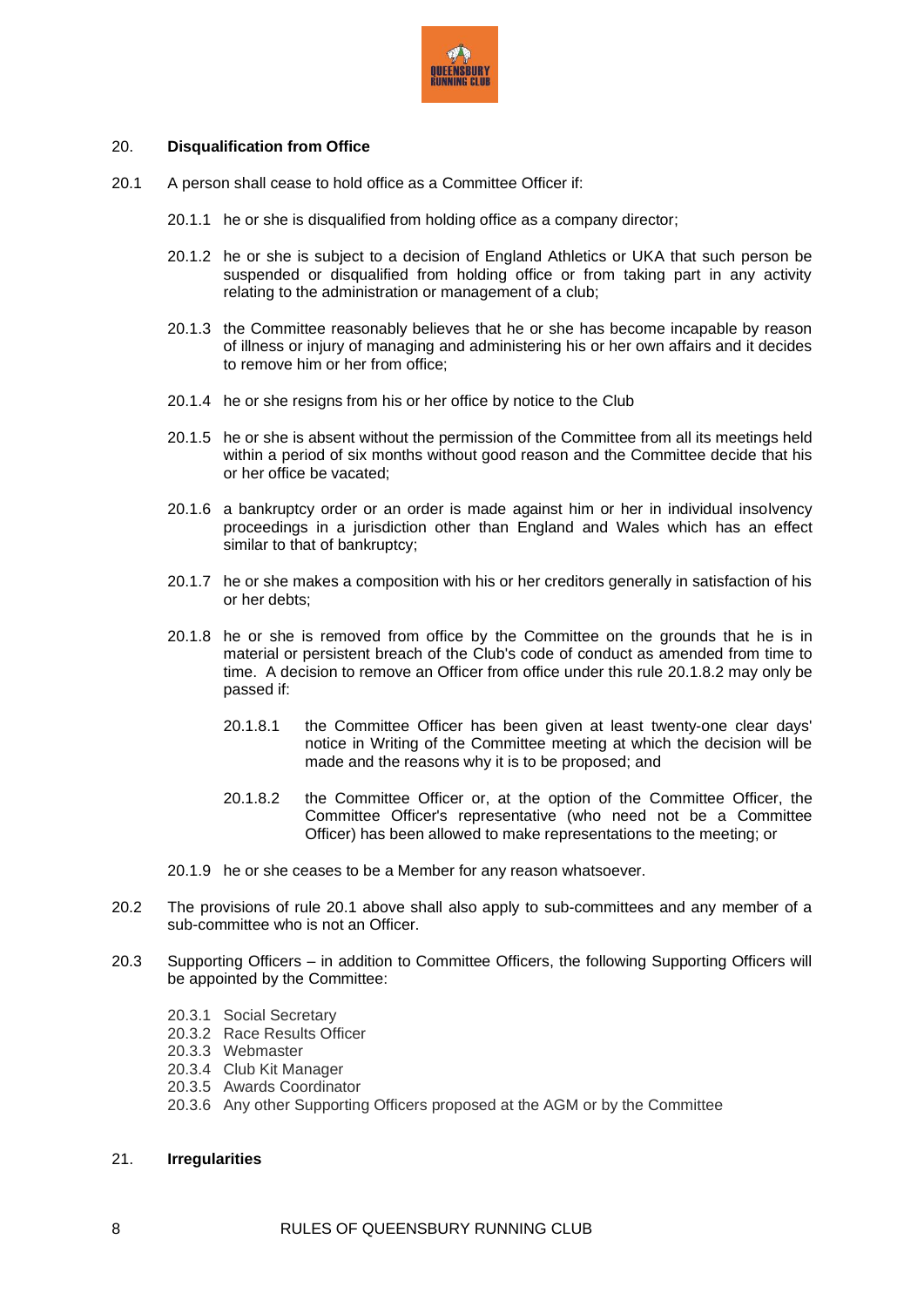

The proceedings at any meeting or on the taking of any poll or the passing of a written resolution or the making of any decision shall not be invalidated by reason of any accidental informality or irregularity (including any accidental omission to give or any non-receipt of notice) or any want of qualification in any of the persons present or voting or by reason of any business being considered which is not specified in the notice.

### 22. **Minutes**

The Committee shall cause minutes to be made and kept electronically for the purpose:

- 22.1 of all appointments of Committee and Supporting Officers made by the Members or the Committee;
- 22.2 of all resolutions of the Members and of the Committee (including decisions of the Committee made outside a meeting); and
- 22.3 of all proceedings and reports of meetings of the Club and of the Committee, and of subcommittees, including the names of those present at each such meeting.

### 23. **Communications by the Club**

Subject to these Rules, any document or information (including any notice, report or accounts) sent or supplied by the Club under these Rules may be sent or supplied:

- 23.1 in hard copy form;
- 23.2 in electronic form; or
- 23.3 by making it available on a website or internet forum.

#### 24. **Personal Risk**

- 24.1 Members acknowledge and accept that playing or participating in sport of any kind can be dangerous and may result in injury and damage to property. Members and guests shall take personal responsibility for their own actions and play or participate in the Club's sporting activities at their own risk.
- 24.2 Subject to rule [24.3](#page-8-1) below, the liability of the Club and its Officers to any Member is limited to the net assets of the Club.
- <span id="page-8-1"></span>24.3 Nothing in these Rules shall limit or exclude liability:
	- 24.3.1 for death or personal injury caused by negligence;
	- 24.3.2 for any loss or damage caused by criminal or fraudulent conduct; or
	- 24.3.3 for any other liability which cannot lawfully be limited or excluded;

#### 25. **Indemnity**

Without prejudice to any other indemnity to which an Officer may otherwise be entitled, every Officer of the Club shall be indemnified out of the assets of the Club against any liability incurred by him or her in the proper discharge of his or her duties to the fullest extent permitted by law.

#### <span id="page-8-0"></span>26. **Bye Laws**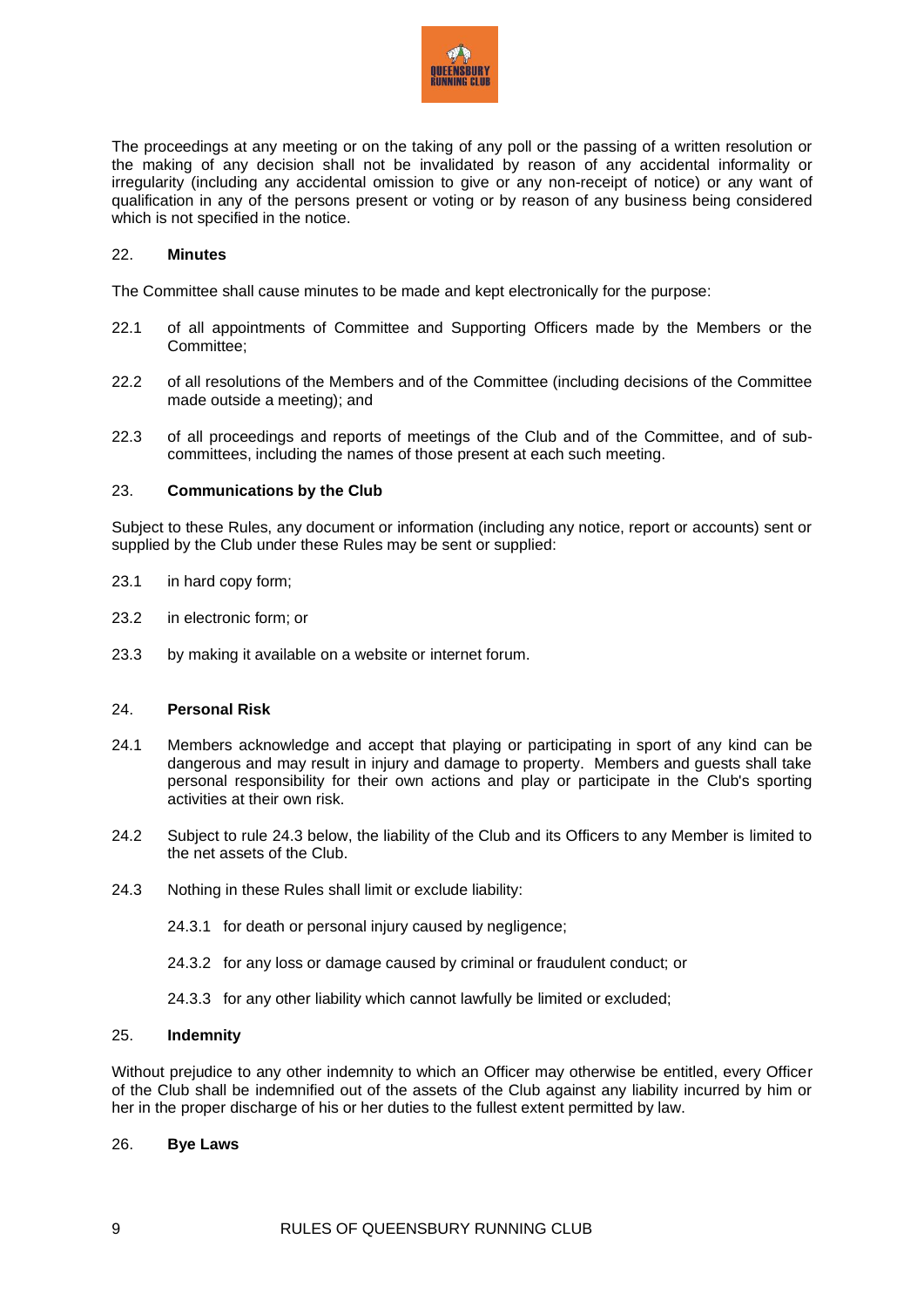

- 26.1 The Committee may from time to time make such bye laws as they may deem necessary or expedient or convenient for the proper conduct and management of the Club and for the purposes of prescribing classes of and conditions of membership and in particular the Committee may by such bye laws regulate:
	- 26.1.1 the establishment of different categories of membership of the Club;
	- 26.1.2 the admission and classification of Members and the rights and privileges of such Members and the conditions of membership and the terms on which Members may resign or have their membership terminated and the entrance fees, subscriptions and other fees or payments to be made by Members;
	- 26.1.3 the creation of regulations, standing orders and bye laws for the better administration of the Club and to govern the functioning of sub-committees to assist the Committee in the better administration of the Club;
	- 26.1.4 the adoption or alteration of such other regulations or policies as the Committee thinks fit;
	- 26.1.5 the conduct of Members in relation to one another and to the Club's Officers, staff, volunteers or beneficiaries including disciplinary procedures;
	- 26.1.6 the terms on which Members and guests may be permitted to take part in the Club's sporting activities;
	- 26.1.7 the setting aside of the whole or any part of parts of the Club's premises at any particular time or times or for any particular purpose or purposes;
	- 26.1.8 any licensable or other regulated activities of the Club.
	- 26.1.9 the procedure at General Meetings and meetings of the Committee and subcommittees insofar as such procedures are not regulated by these Rules;
	- 26.1.10 the appointment of proxies, the form and content of proxy notices, the delivery of proxy notices to the Club and the revocation of such appointments;
	- 26.1.11 any procedures to assist the resolution of disputes within the Club;
	- 26.1.12 generally, all such matters as are commonly the subject matter of club rules;

provided that nothing in such bye laws shall prejudice the Club's affiliation to England Athletics.

26.2 The Club in General Meeting shall have power to alter, add to or repeal the bye laws and the Committee shall adopt such means as they think sufficient to bring to the notice of the Members all such bye laws.

#### <span id="page-9-0"></span>27. **Complaints and Disputes**

- 27.1 All concerns, allegations or reports of malpractice or abuse relating to the welfare of children or vulnerable adults will be recorded and responded to swiftly and appropriately in accordance with the Club's and UKA's/EA's safeguarding policy and procedures. The Welfare Officer shall be the lead Officer for all Members in the event of any safeguarding concerns.
- 27.2 Any complaints of misconduct (improper or unprofessional conduct) regarding the behaviour of Members or Officers shall be dealt with by the Club in accordance with it's discipline and appeals process (see section 4.5) and must be presented in writing to the Secretary (and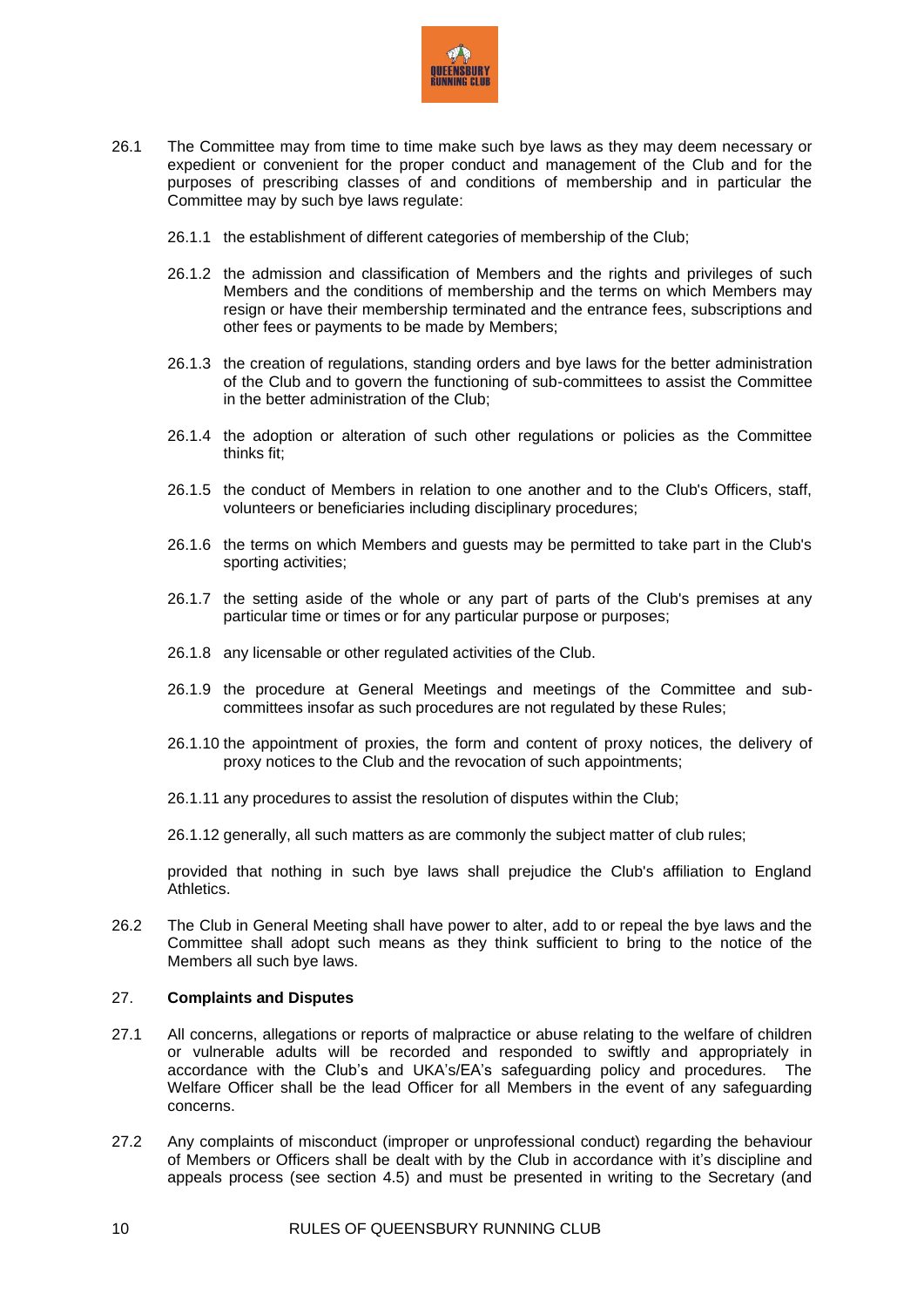

where the matter relates to the Secretary, the complaint must be submitted to the Welfare Officer).Unless exceptional circumstances apply, the Secretary will hear complaints within fourteen days of receiving a complaint. If the complaint is sufficiently evidenced, the Secretary will appoint 3 (three) Club Members (who have no direct or indirect interest/involvement in the matter) to sit on a disciplinary panel. Subject to rule **[Error! Reference source not found.](_Ref368761258)** below, a decision of the disciplinary panel shall be final and conclusive.

- 27.3 Any appeals must be received by the Secretary within 7 (seven) days of receiving the written decision and, if appropriate, the appeals process will be followed.
- 27.4 Any complaints of serious misconduct (including, without limitation, theft, doping violations, fraud, physical violence, safeguarding policy breaches, serious breach of applicable health and safety, gambling and/or ticketing regulations or any act or omission of the Member or Officer which in the opinion of EA, acting reasonably, brings or is likely to bring the sport of athletics into disrepute) regarding the behaviour of Members or Officers shall be reported and dealt with by EA in accordance with its Disciplinary Procedures.
- 27.5 If a dispute arises between any Members or Officers of the Club about the validity or propriety of anything done by any Member or Officer under these Rules and the dispute cannot be resolved by agreement, the parties to the dispute must first try in good faith to settle the dispute by mediation before resorting to litigation.

#### 28. **Alteration of the Rules**

- 28.1 No alterations or amendments shall be made to or in the provisions of these Rules except by resolution at a General Meeting in accordance with these Rules and shall be carried by the majority of at least three-quarters of the Members present.
- 28.2 The Club shall make no additions or alteration to these Rules without informing England Athletics or, as the case may be, UKA (insofar as such consent is required under the rules and regulations of England Athletics or UKA for the time being in force).

#### 29. **Incorporation**

- <span id="page-10-0"></span>29.1 The Members at a General Meeting may authorise the Committee to transfer the assets and liabilities of the Club to a limited company or charitable incorporated organisation established for purposes within, the same as or similar to the Objects and of which the Members will be entitled to be Members.
- 29.2 On a transfer under rule [29.1](#page-10-0) the Committee must ensure that all necessary steps are taken as to:
	- 29.2.1 the transfer of land and other property;
	- 29.2.2 the assignment or novation of contracts and grants;
	- 29.2.3 the transfer of employment and transfer of pension rights: and
	- 29.2.4 the trusteeship of any property held as permanent endowment.

#### 30. **Dissolution**

- 30.1 A resolution to dissolve the Club may only be proposed at a General Meeting and shall be carried by the majority of at least three-quarters of the Members present.
- 30.2 The dissolution shall take effect from the date of the resolution and the Committee shall be responsible the winding up of the assets and liabilities of the Club.